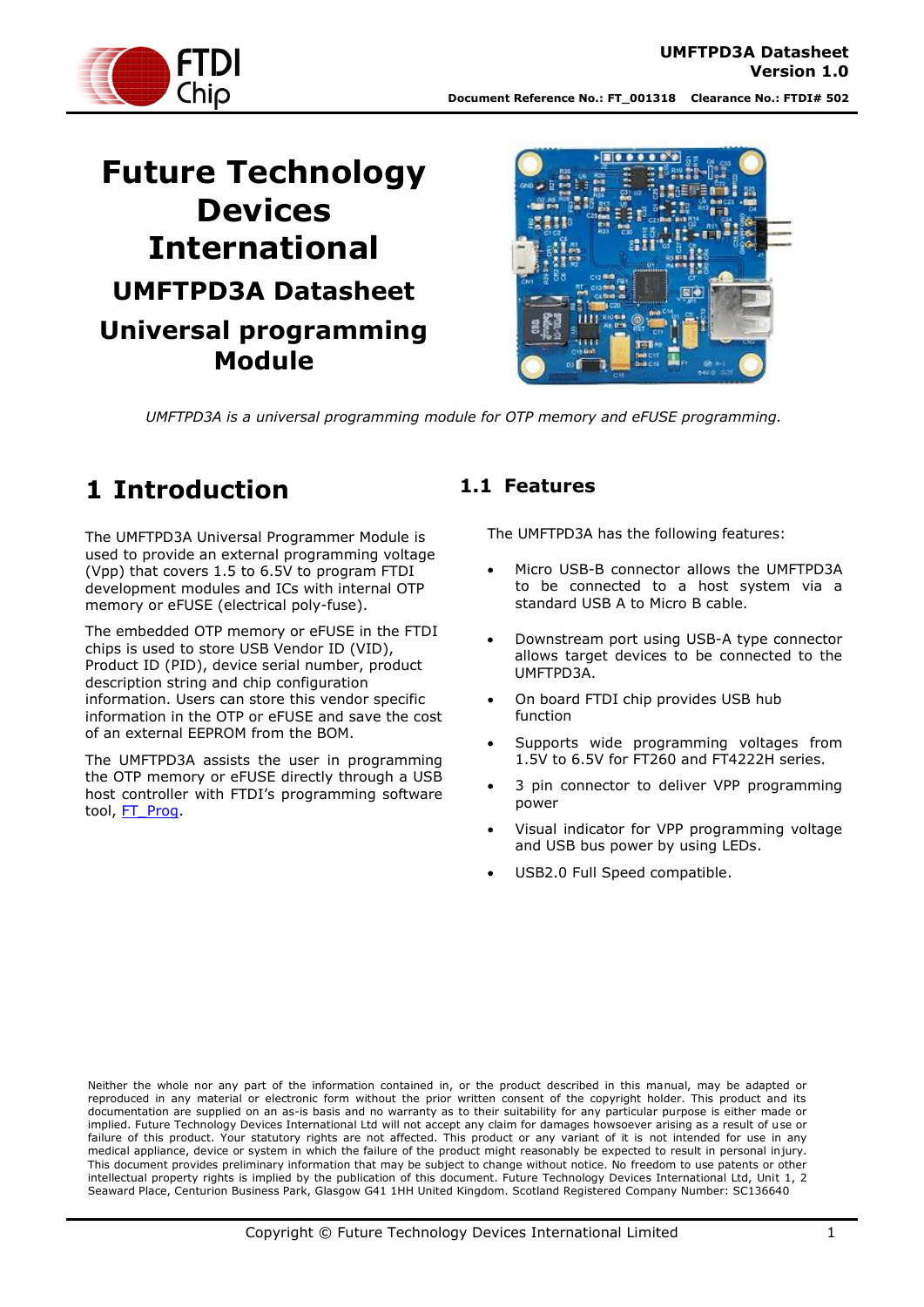

# **Table of Contents**

| 1                                          |  |
|--------------------------------------------|--|
| 1.1                                        |  |
| $\mathbf{2}$                               |  |
| 3                                          |  |
| 4                                          |  |
| 4.1                                        |  |
| 4.2                                        |  |
| 4.3                                        |  |
| 4.4                                        |  |
|                                            |  |
| 5.1                                        |  |
| 5.2                                        |  |
| 5.3                                        |  |
| 6                                          |  |
| 7                                          |  |
| UMFTPD3A Module Circuit Schematic  11<br>8 |  |
| 9                                          |  |
|                                            |  |
|                                            |  |
|                                            |  |
| Appendix B - List of Figures and Tables 15 |  |
|                                            |  |
|                                            |  |
|                                            |  |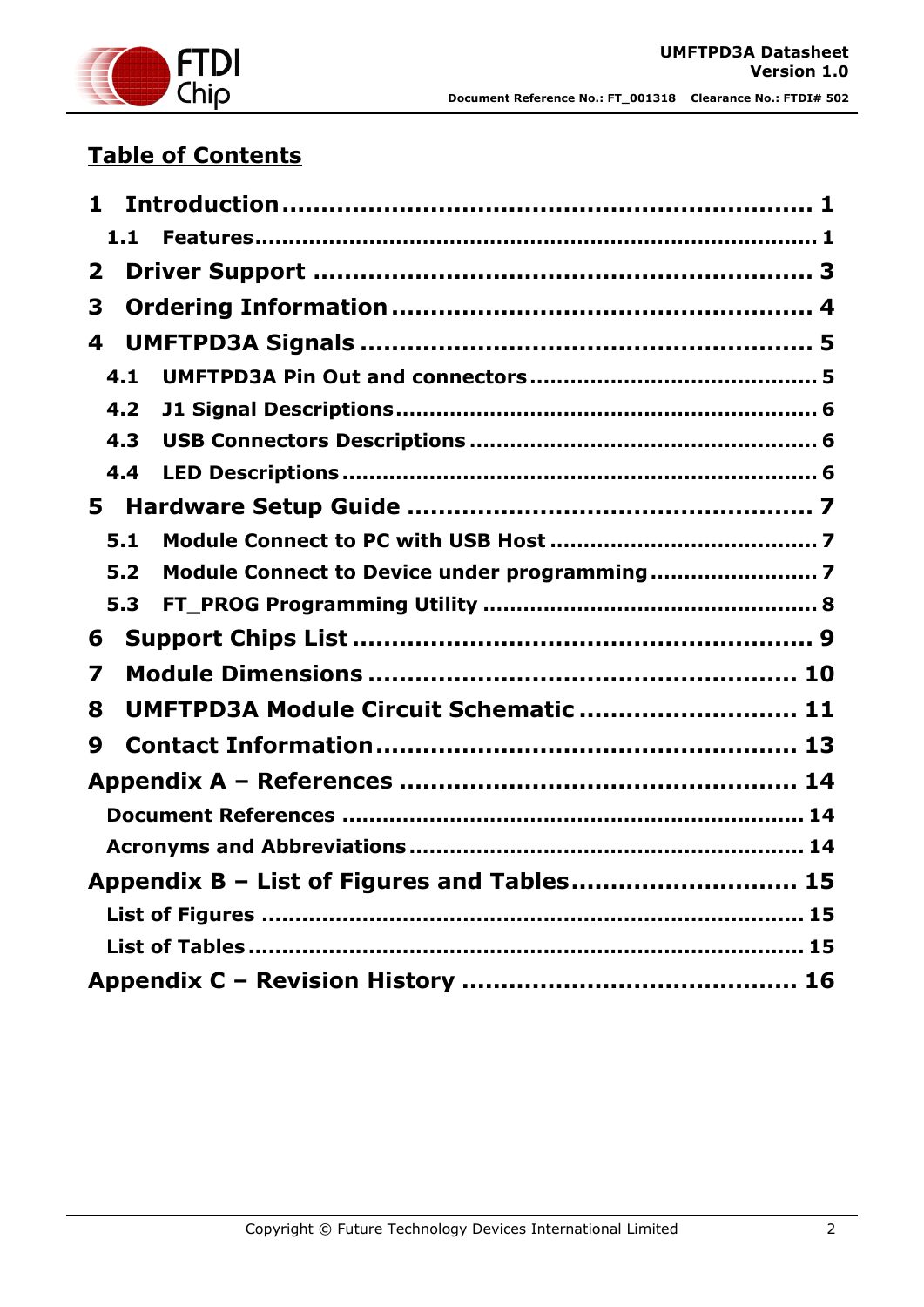

# <span id="page-2-0"></span>**2 Driver Support**

Royalty free D2XX Direct Drivers (USB Drivers + DLL S/W Interface):

- Windows 10 32,64-bit
- Windows 8.1 32,64-bit
- Windows 8 32,64-bit
- Windows 7 32,64-bit

The above listed drivers are all available for download from [http://www.ftdichip.com/FTDrivers.htm.](http://www.ftdichip.com/FTDrivers.htm)

For driver installation instructions, refer to <http://www.ftdichip.com/Support/Documents/InstallGuides.htm>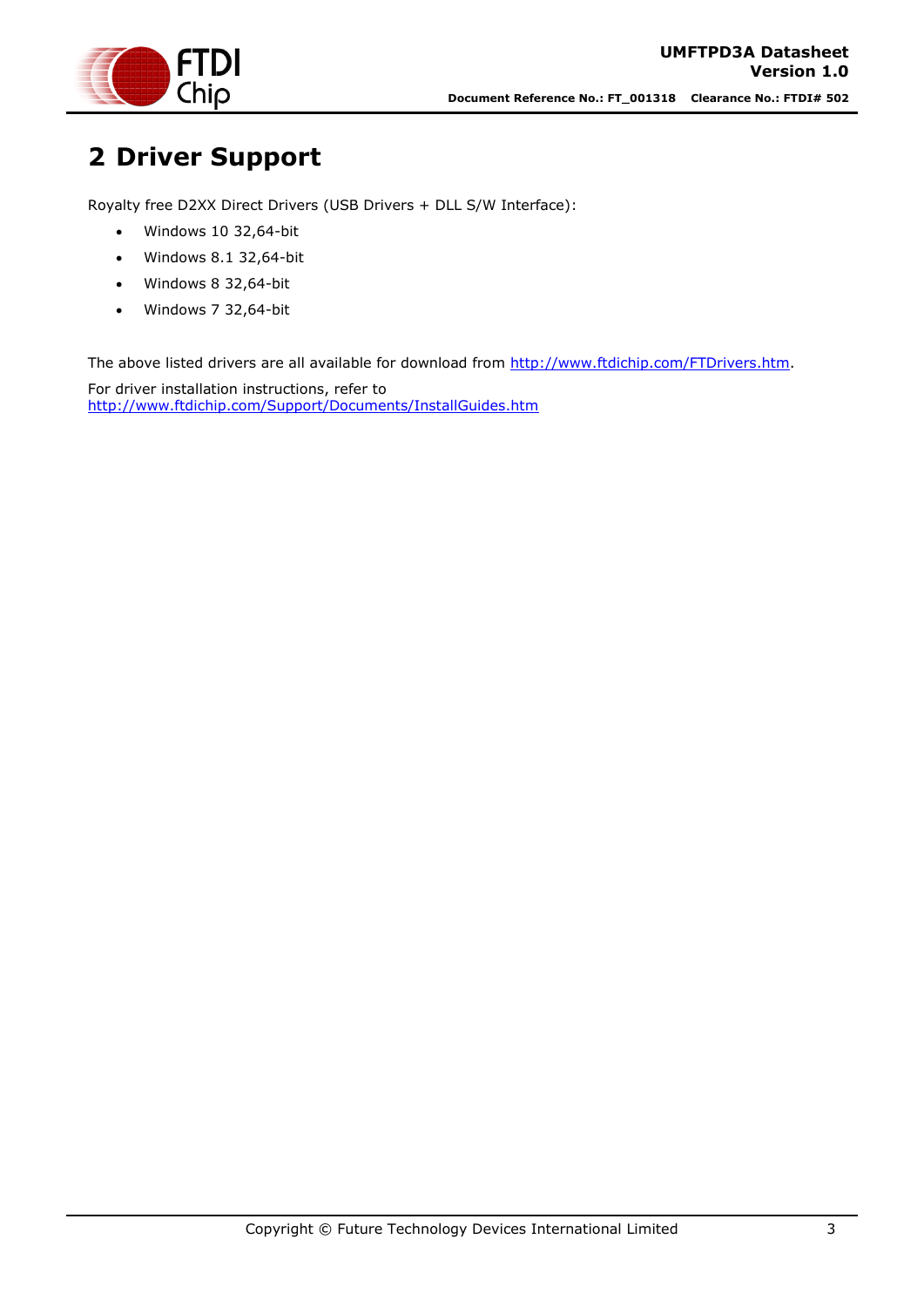

# <span id="page-3-0"></span>**3 Ordering Information**

| <b>Module Code</b> | <b>Description</b>               |
|--------------------|----------------------------------|
| UMFTPD3A           | Universal FTDI programmer module |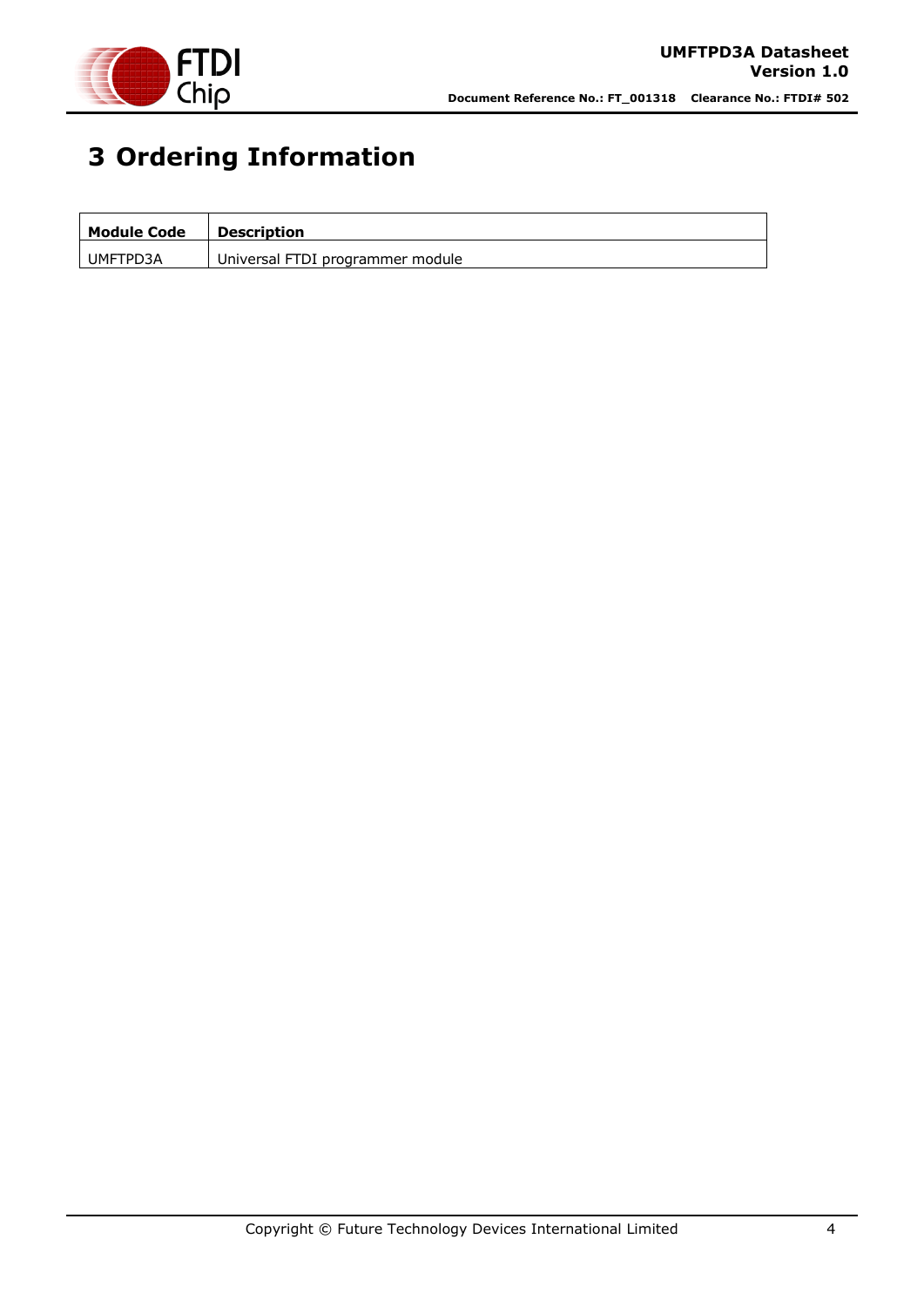

# <span id="page-4-0"></span>**4 UMFTPD3A Signals**



### <span id="page-4-1"></span>**4.1 UMFTPD3A Pin Out and connectors**

<span id="page-4-2"></span>**Figure 4.1 Module Pin Out and connectors**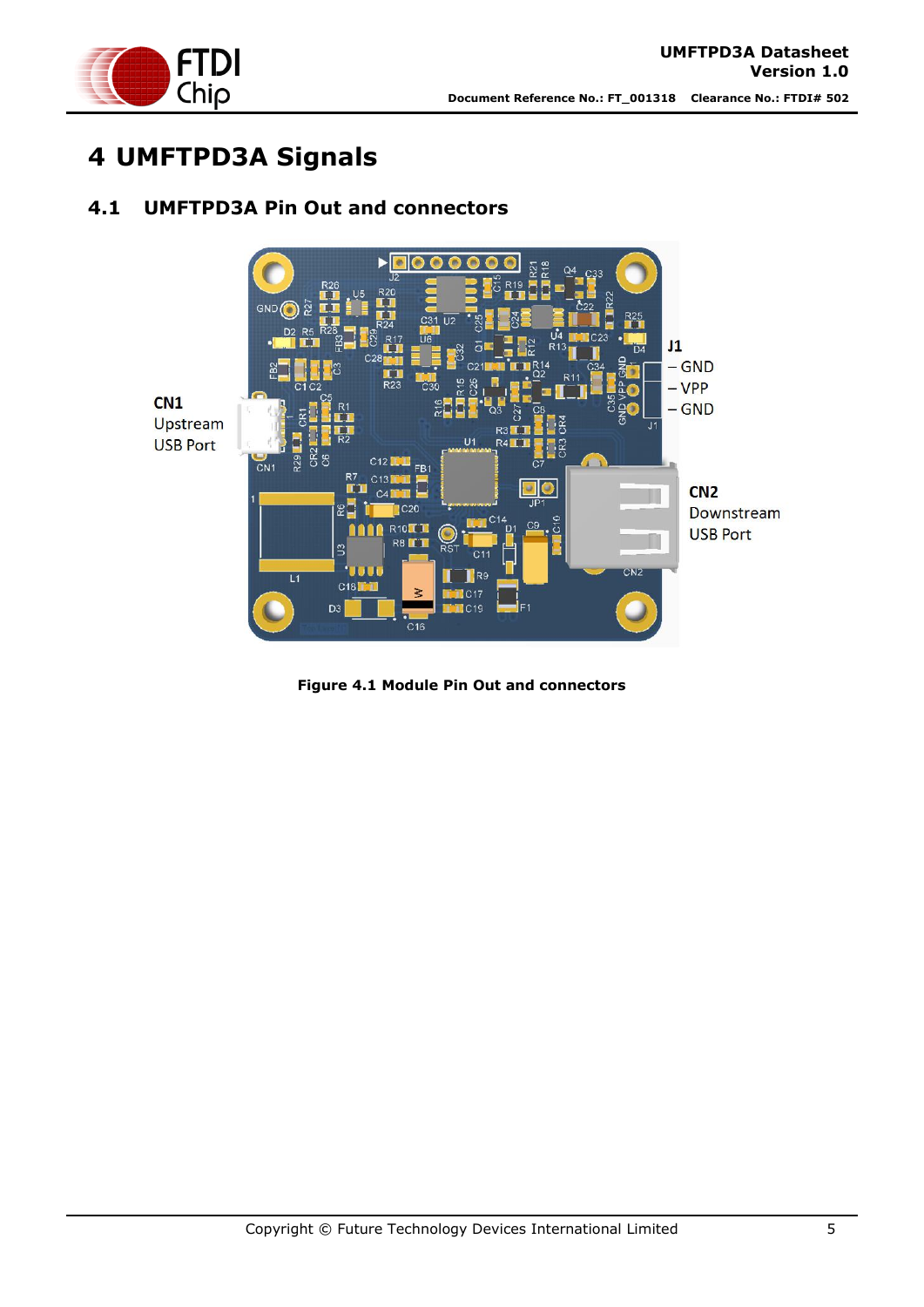

### <span id="page-5-0"></span>**4.2 J1 Signal Descriptions**

| <b>Connector Pin</b> | Name       | <b>Type</b>                         | Description     |
|----------------------|------------|-------------------------------------|-----------------|
| $J1 - 1$             | <b>GND</b> | Ground                              | Ground 0 volts. |
| $J1-2$               | VPP        | Programming voltage output<br>Power |                 |
| $J1-3$               | <b>GND</b> | Ground                              | Ground 0 volts. |

**Table 4.1 J1 Pin Out Description**

## <span id="page-5-3"></span><span id="page-5-1"></span>**4.3 USB Connectors Descriptions**

UMFTPD3A provides two USB connectors:

| Connector No.                               | Description                                                 |  |
|---------------------------------------------|-------------------------------------------------------------|--|
| CN1                                         | Upstream USB port connect to the USB Host                   |  |
| CN <sub>2</sub>                             | Downstream USB port connect to the device under programming |  |
| <b>Table 4.2 USB connectors Description</b> |                                                             |  |

### <span id="page-5-4"></span><span id="page-5-2"></span>**4.4 LED Descriptions**

There are two LED indicators on the UMFTPD3A:

<span id="page-5-5"></span>

| LED No. | Description                        |  |
|---------|------------------------------------|--|
| D2      | USB VBUS Supply from Upstream Port |  |
| D4      | <b>VPP Power Supply</b>            |  |
|         |                                    |  |

**Table 4.3 LED Description**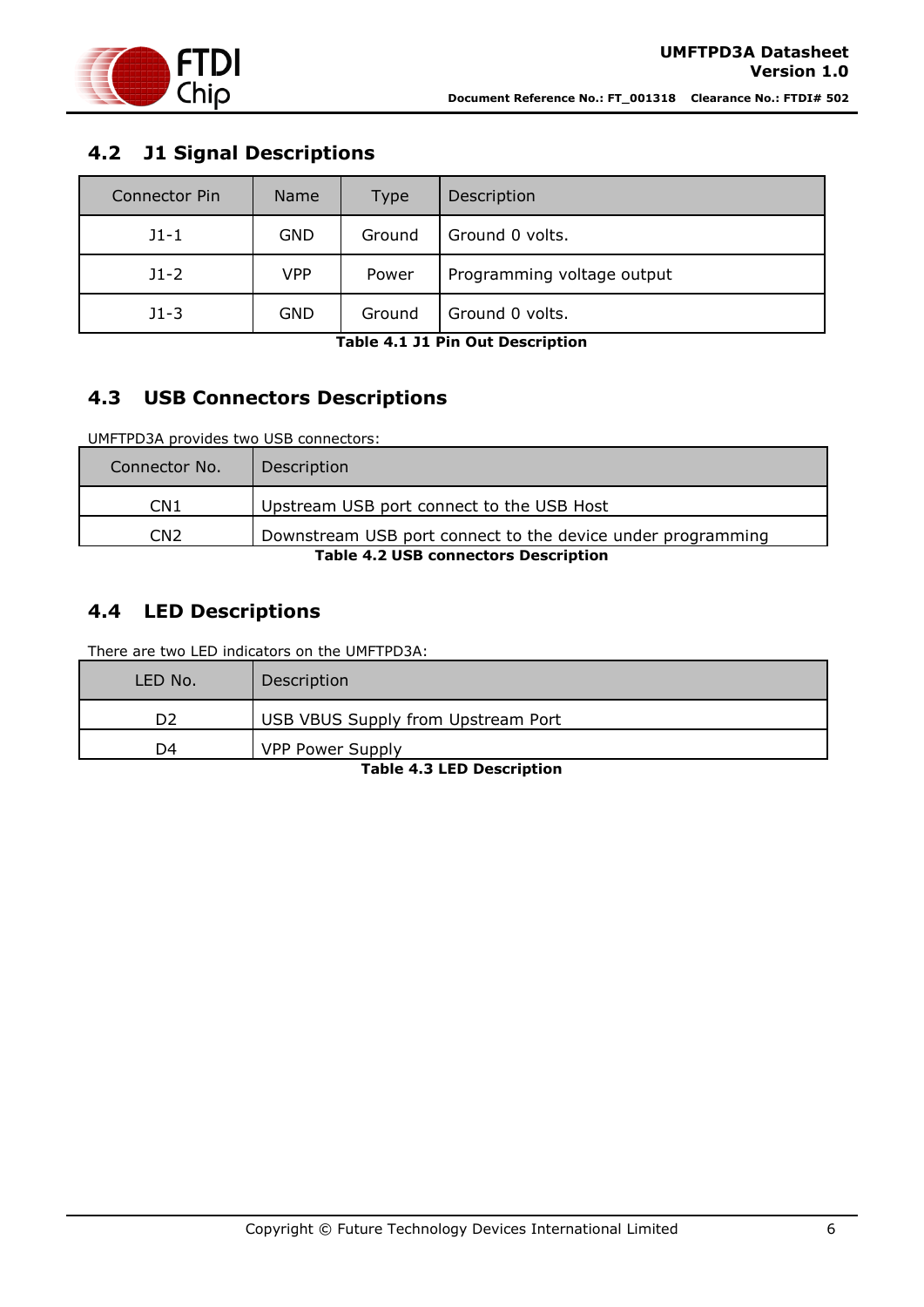

# <span id="page-6-0"></span>**5 Hardware Setup Guide**

### <span id="page-6-1"></span>**5.1 Module Connect to PC with USB Host**

The first time the UMFTPD3A module is connected to a Windows PC, the USB device drivers need to be installed. Windows will install the driver automatically via Windows Update if a network is connected or the driver installation package may be downloaded from the [FTDI Website](http://www.ftdichip.com/FTDrivers.htm) for manual installation.



**Figure 5.1 Module connected to PC with USB host**

### <span id="page-6-3"></span><span id="page-6-2"></span>**5.2 Module Connect to Device under programming**

Figure 5.2 shows the connection between a UMFTPD3A and a target device with an FTDI chip. The UMFTPD3A is designed to control VPP power output for programming the OTP memory or eFUSE on the target board with an FTDI chip.

VPP power is supplied through the 3 pin header with 2.54mm pitch, J1.



**Figure 5.2 Module connected to device under programming**

<span id="page-6-4"></span>**Warning:** The programming connector definition may differ between FTDI development modules and 3rd party design. Please check FTDI development module datasheet or documentation for 3<sup>rd</sup> party designs before wiring the VPP connection.

**Warning:** The UMFTPD3A is only allowed to connect and program one FTDI chip at a time.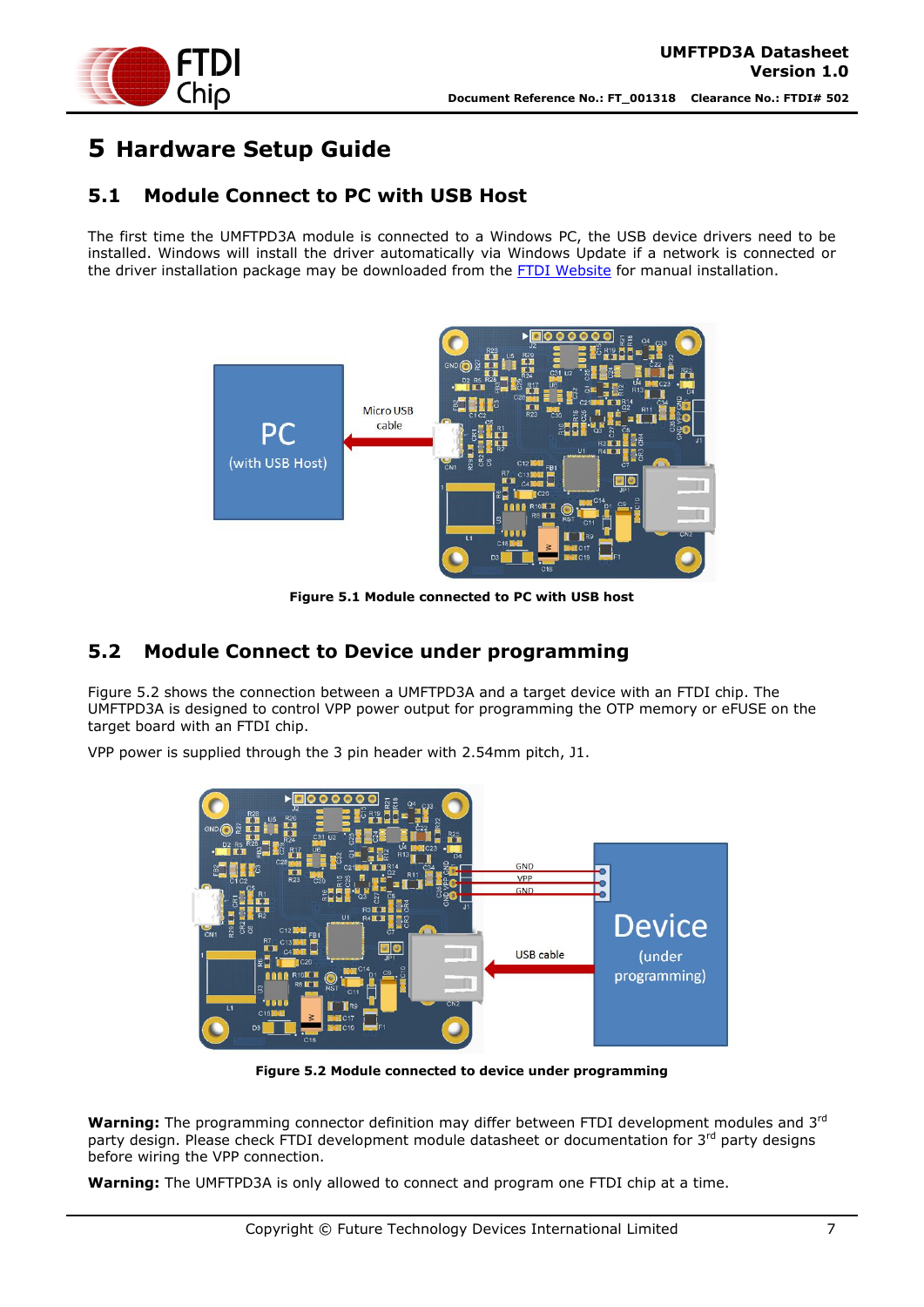

## <span id="page-7-0"></span>**5.3 FT\_PROG Programming Utility**

Having connected the UMFTPD3A module, the user can perform the OTP memory or eFUSE programming with the FT\_PROG utility. The FT\_PROG will detect the ICs via USB and configure the UMFTPD3A programing voltage by itself. FT\_PROG is a free programming utility for use with FTDI devices. For more details, refer to the [FTDI website.](http://www.ftdichip.com/)

| FTDI - FT Prog - Device: 0 [Loc ID:0x2121]                                                     |                                                 | $\mathbf x$<br>اد ارد.                                 |
|------------------------------------------------------------------------------------------------|-------------------------------------------------|--------------------------------------------------------|
| <b>EEPROM</b> & FLASH ROM                                                                      |                                                 |                                                        |
| DEVICES HELP<br><b>FILE</b>                                                                    |                                                 |                                                        |
| ▯◶▮▮▫◝▯◕◞▮◙                                                                                    |                                                 | Ø                                                      |
|                                                                                                |                                                 |                                                        |
| <b>Device Tree</b>                                                                             | Property                                        | Value                                                  |
| Device: 0 [Loc ID:0x2121]<br><b>E</b> <del>FT</del> EEPROM                                     | Chip Type:                                      | 'FT4222H'                                              |
| <b>E</b> $\Rightarrow$ Chip Details                                                            | Vendor ID:                                      | 0x0403                                                 |
| in ⇒ USB Device Descriptor                                                                     | Product ID:                                     | 0x601C                                                 |
| <b>E</b> → USB Config Descriptor                                                               | <b>Product Desc:</b>                            | 'FT4222'                                               |
| in ⇒ USB String Descriptors                                                                    | Serial Number:                                  | <b>FTVOP0LL</b>                                        |
| in $\Rightarrow$ Hardware Specific                                                             |                                                 |                                                        |
|                                                                                                | Manufacturer Desc:                              | 'FTDI'                                                 |
|                                                                                                | <b>Location ID:</b>                             | 0x2121                                                 |
|                                                                                                | <b>EEPROM Type:</b>                             | <b>FT4222H OTP</b>                                     |
|                                                                                                |                                                 |                                                        |
|                                                                                                |                                                 |                                                        |
|                                                                                                | Property<br><b>FTDI Device</b>                  |                                                        |
|                                                                                                |                                                 |                                                        |
|                                                                                                | The connected FTDI device, the treeview gives a |                                                        |
|                                                                                                |                                                 | representation of the EEPROM contents. Expand for more |
|                                                                                                | detail                                          |                                                        |
|                                                                                                |                                                 |                                                        |
|                                                                                                |                                                 |                                                        |
|                                                                                                |                                                 |                                                        |
|                                                                                                |                                                 |                                                        |
| <b>Device Output</b>                                                                           |                                                 |                                                        |
| Device: 0 [Loc ID:0x2121]                                                                      |                                                 | ▲                                                      |
| Word MSB                                                                                       |                                                 |                                                        |
| 0000: 4001 0403 601C 0000 32A0 0000 4000 0A1C                                                  |                                                 | $0$ 2 $0$<br>Ξ                                         |
| 0008: 0E26 1234 0000 0000 AAAA 3431 030A 0046<br>0010: 0054 0044 0049 030E 0046 0054 0034 0032 |                                                 | .4.4.1.1.41.0.0<br>.T.D.I. F.T. 4.2                    |
| 0018: 0032 0032 0312 0046 0054 0056 004F 0050                                                  |                                                 | .2.2. F.T.V. 0.P                                       |
|                                                                                                |                                                 | .0. L.L. L.                                            |
|                                                                                                |                                                 |                                                        |
| Ready                                                                                          |                                                 |                                                        |
|                                                                                                |                                                 |                                                        |

<span id="page-7-1"></span>**Figure 5.3 FT\_PROG example for FT4222H programming**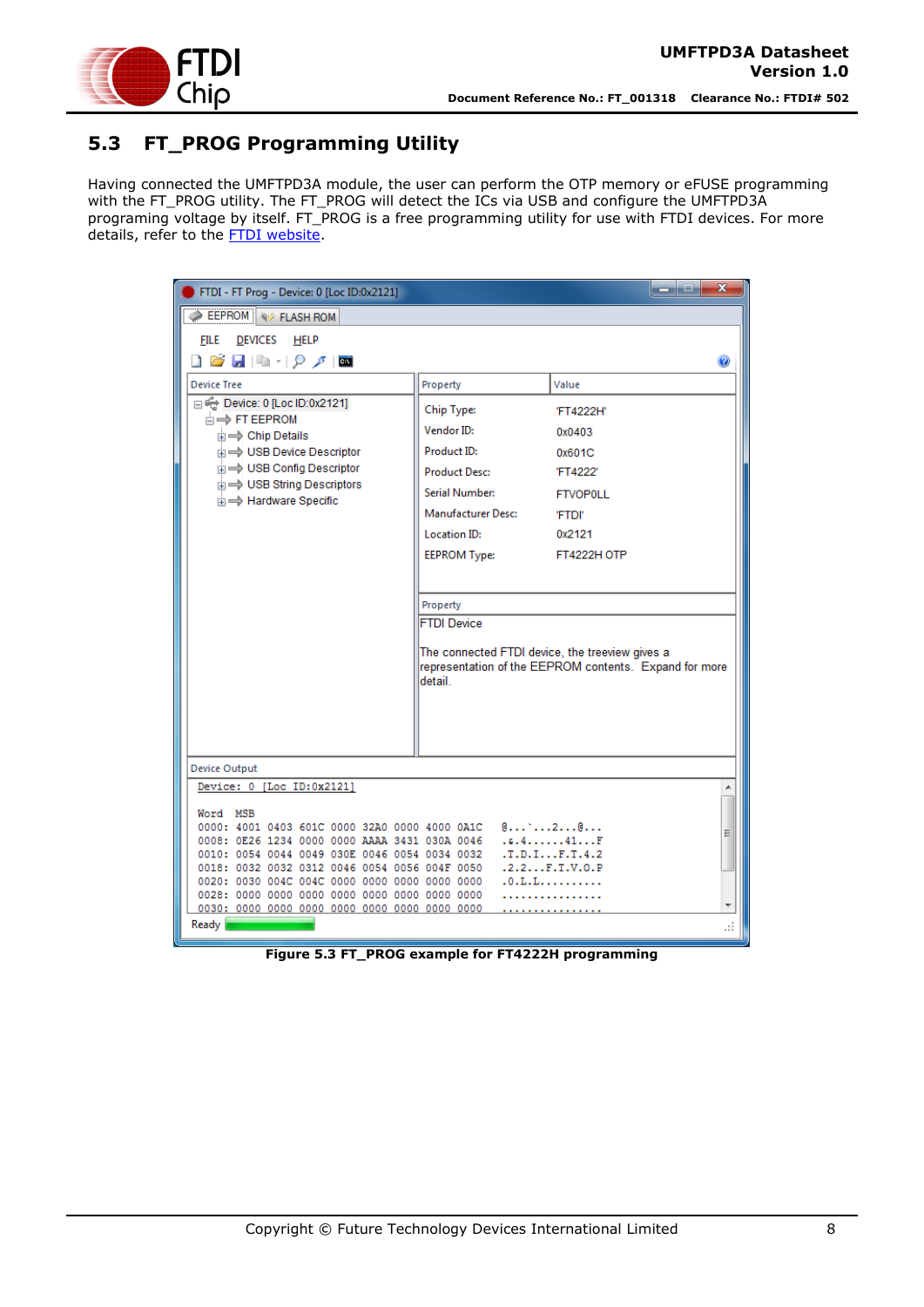

# <span id="page-8-0"></span>**6 Support Chips List**

The FTDI Chips compatible with UMFTPD3A are listed below.

<span id="page-8-1"></span>

| <b>FTDI Chip</b> | Memory Type | Programming voltage | Development Module |
|------------------|-------------|---------------------|--------------------|
| FT4222H          | OTP         | 6.5V                | UMFT4222EV         |
| FT260            | eFUSE       | 3.8V                | UMFT260EV1A        |

**Table 6.1 Compatible Devices list**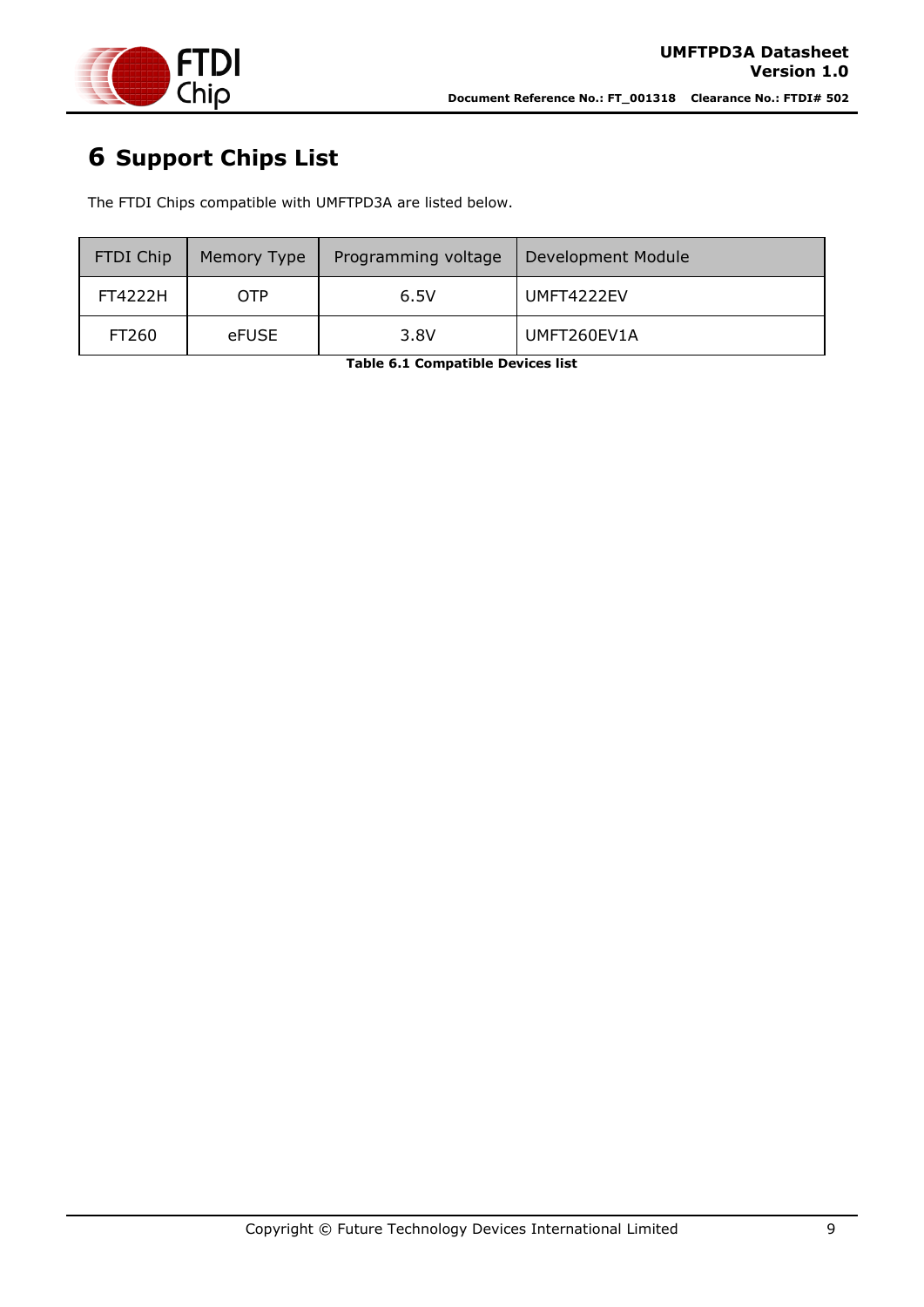

## <span id="page-9-0"></span>**7 Module Dimensions**



**Figure 7.1 UMFTPD3A Module Dimensions**

<span id="page-9-1"></span>All dimensions are given in millimetres.

The UMFTPD3A module exclusively uses lead free components, and is fully compliant with European Union directive 2002/95/EC.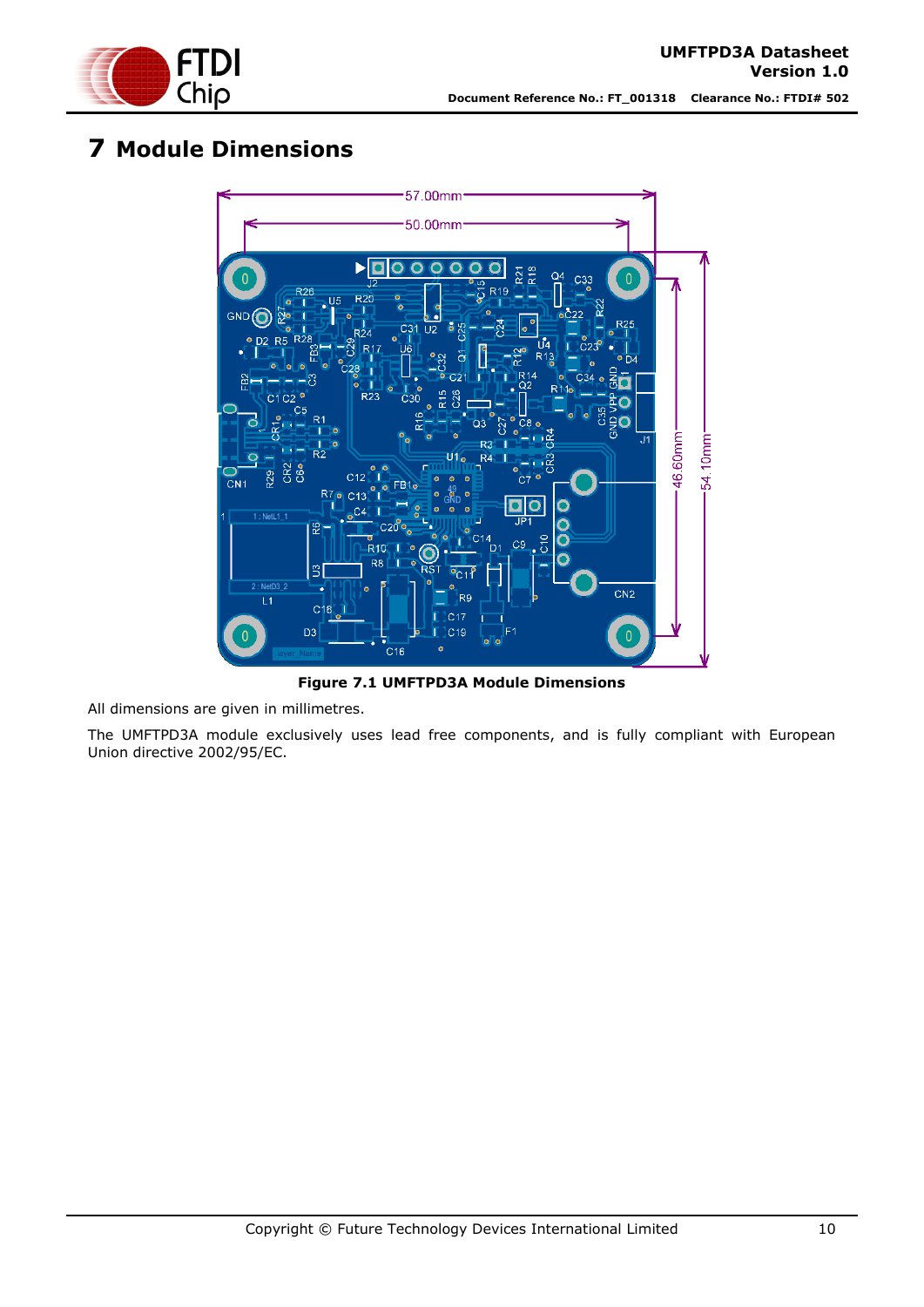

**Document Reference No.: FT\_001318 Clearance No.: FTDI# 502**

## <span id="page-10-0"></span>**8 UMFTPD3A Module Circuit Schematic**



<span id="page-10-1"></span>**Figure 8.1 Module Circuit Schematic**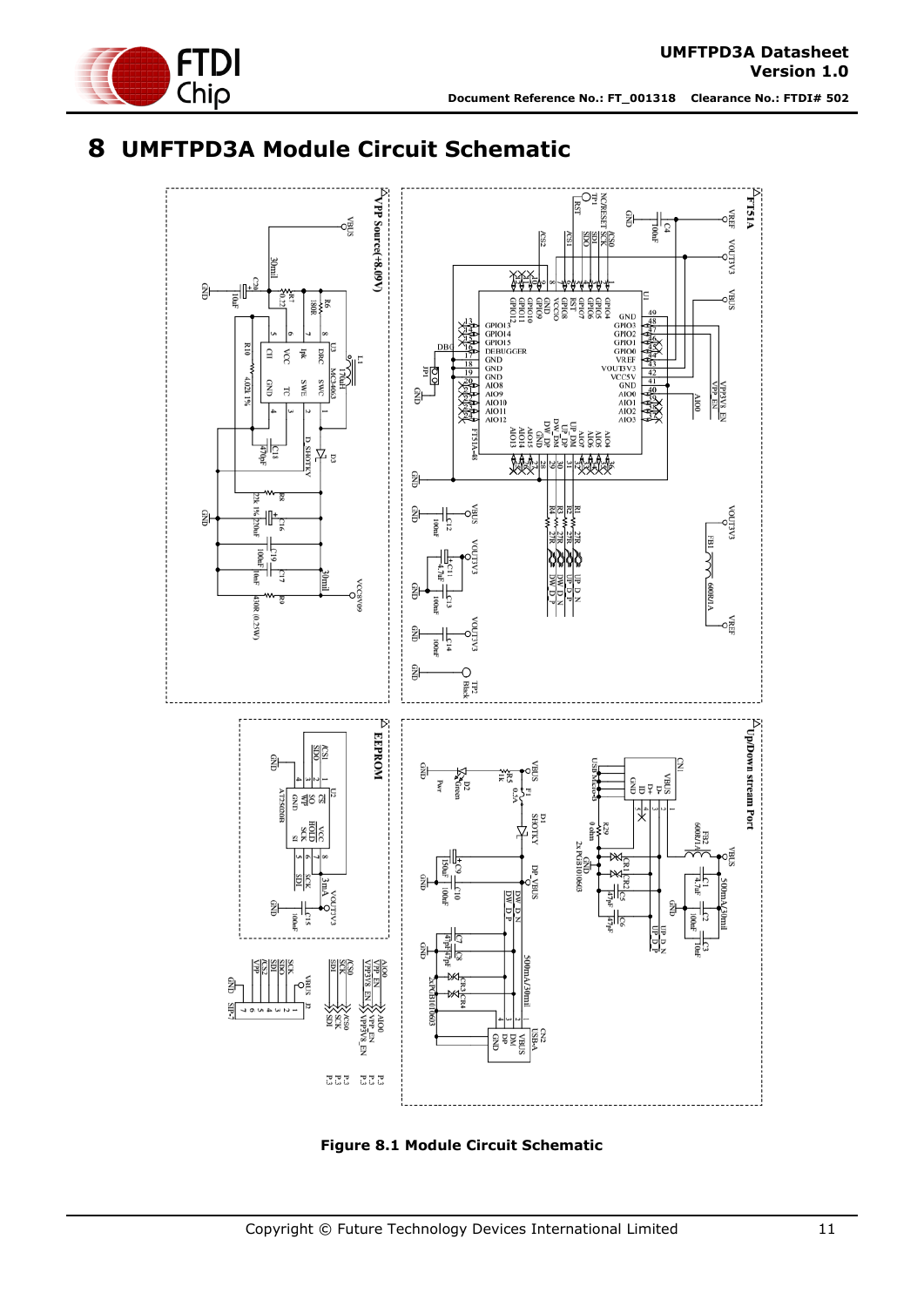

**Document Reference No.: FT\_001318 Clearance No.: FTDI# 502**

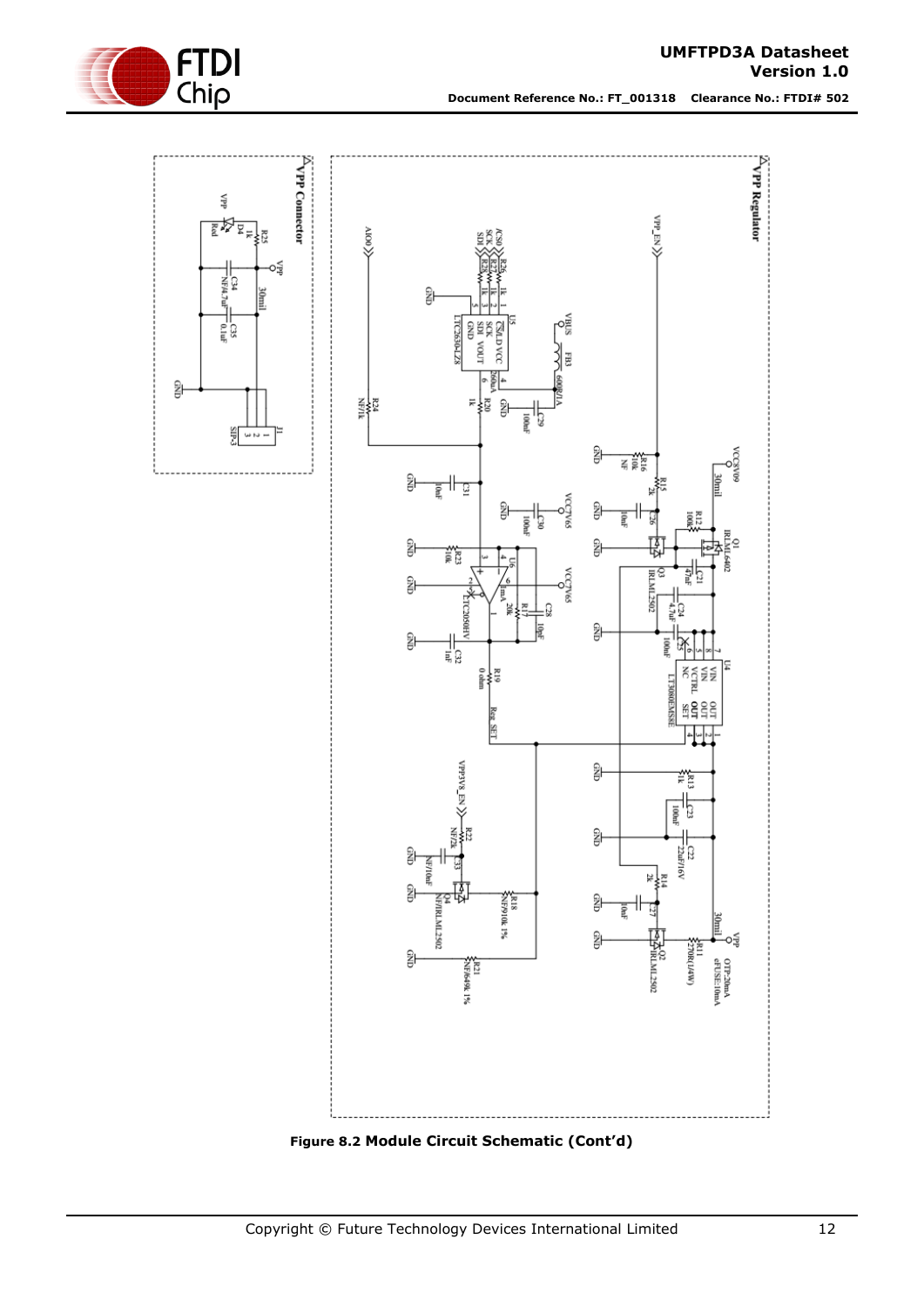

# <span id="page-12-0"></span>**9 Contact Information**

#### **Head Office – Glasgow, UK**

Unit 1, 2 Seaward Place, Centurion Business Park Glasgow G41 1HH United Kingdom Tel: +44 (0) 141 429 2777 Fax: +44 (0) 141 429 2758

E-mail (Sales) [sales1@ftdichip.com](mailto:sales1@ftdichip.com)<br>E-mail (Support) support1@ftdichip.com [support1@ftdichip.com](mailto:support1@ftdichip.com) E-mail (General Enquiries) [admin1@ftdichip.com](mailto:admin1@ftdichip.com)

#### **Branch Office – Tigard, Oregon, USA**

7130 SW Fir Loop Tigard, OR 97223 USA Tel: +1 (503) 547 0988 Fax: +1 (503) 547 0987

E-Mail (Sales) en [us.sales@ftdichip.com](mailto:us.sales@ftdichip.com)<br>E-Mail (Support) us.support@ftdichip.com E-Mail (General Enquiries) [us.admin@ftdichip.com](mailto:us.admin@ftdichip.com)

[us.support@ftdichip.com](mailto:us.support@ftdichip.com)

#### **Branch Office – Taipei, Taiwan**

2F, No. 516, Sec. 1, NeiHu Road Taipei 114 Taiwan , R.O.C. Tel: +886 (0) 2 8797 1330 Fax: +886 (0) 2 8751 9737

E-mail (Sales) [tw.sales1@ftdichip.com](mailto:tw.sales1@ftdichip.com) E-mail (Support) [tw.support1@ftdichip.com](mailto:tw.support1@ftdichip.com) E-mail (General Enquiries) [tw.admin1@ftdichip.com](mailto:tw.admin1@ftdichip.com)

#### **Branch Office – Shanghai, China**

Room 1103, No. 666 West Huaihai Road, Shanghai, 200052 China Tel: +86 (0)21 6235 1596 Fax: +86 (0)21 6235 1595

E-mail (Sales) [cn.sales@ftdichip.com](mailto:cn.sales@ftdichip.com) E-mail (Support) [cn.support@ftdichip.com](mailto:cn.support@ftdichip.com) E-mail (General Enquiries) [cn.admin@ftdichip.com](mailto:cn.admin@ftdichip.com)

#### **Web Site**

[http://ftdichip.com](http://ftdichip.com/)

#### **Distributor and Sales Representatives**

Please visit the Sales Network page of the [FTDI Web site](http://ftdichip.com/FTSalesNetwork.htm) for the contact details of our distributor(s) and sales representative(s) in your country.

System and equipment manufacturers and designers are responsible to ensure that their systems, and any Future Technology Devices International Ltd (FTDI) devices incorporated in their systems, meet all applicable safety, regulatory and system-level performance requirements. All application-related information in this document (including application descriptions, suggested FTDI devices and other materials) is provided for reference only. While FTDI has taken care to assure it is accurate, this information is subject to customer confirmation, and FTDI disclaims all liability for system designs and for any applications assistance provided by FTDI. Use of FTDI devices in life support and/or safety applications is entirely at the user's risk, and the user agrees to defend, indemnify and hold harmless FTDI from any and all damages, claims, suits or expense resulting from such use. This document is subject to change without notice. No freedom to use patents or other intellectual property rights is implied by the publication of this document. Neither the whole nor any part of the information contained in, or the product described in this document, may be adapted or reproduced in any material or electronic form without the prior written consent of the copyright holder. Future Technology Devices International Ltd, Unit 1, 2 Seaward Place, Centurion Business Park, Glasgow G41 1HH, United Kingdom. Scotland Registered Company Number: SC136640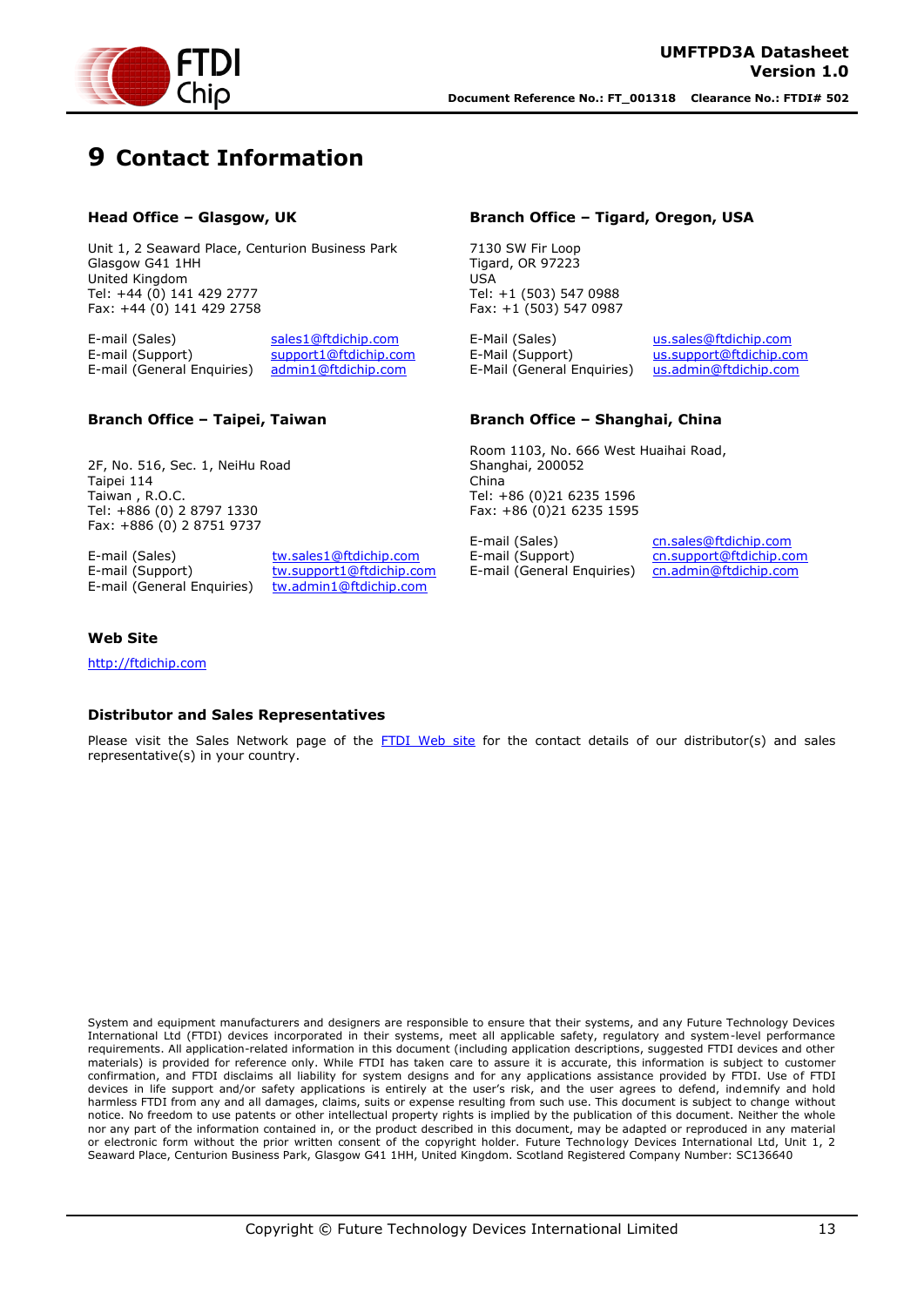

## <span id="page-13-0"></span>**Appendix A – References**

### <span id="page-13-1"></span>**Document References**

#### **Application Notes**

[AN\\_124 User Guide for FTDI FT\\_Prog Utility](http://www.ftdichip.com/Support/Documents/AppNotes/AN_124_User_Guide_For_FT_PROG.pdf)

#### **Datasheets**

[DS\\_FT4222H](http://www.ftdichip.com/Support/Documents/DataSheets/ICs/DS_FT4222H.pdf)

[DS\\_UMFT4222EV](http://www.ftdichip.com/Support/Documents/DataSheets/Modules/DS_UMFT4222EV.pdf)

DS FT260

[DS\\_UMFT260EV](http://www.ftdichip.com/Support/Documents/DataSheets/Modules/DS_UMFT260EV1A.pdf)

#### **FT\_PROG Utility**

[http://www.ftdichip.com/Support/Utilities.htm#FT\\_Prog](http://www.ftdichip.com/Support/Utilities.htm#FT_Prog)

### <span id="page-13-2"></span>**Acronyms and Abbreviations**

| <b>Terms</b> | <b>Description</b>   |
|--------------|----------------------|
| eFUSE        | Electrical poly fuse |
| <b>OTP</b>   | One Time Programming |
| <b>USB</b>   | Universal Serial Bus |
|              |                      |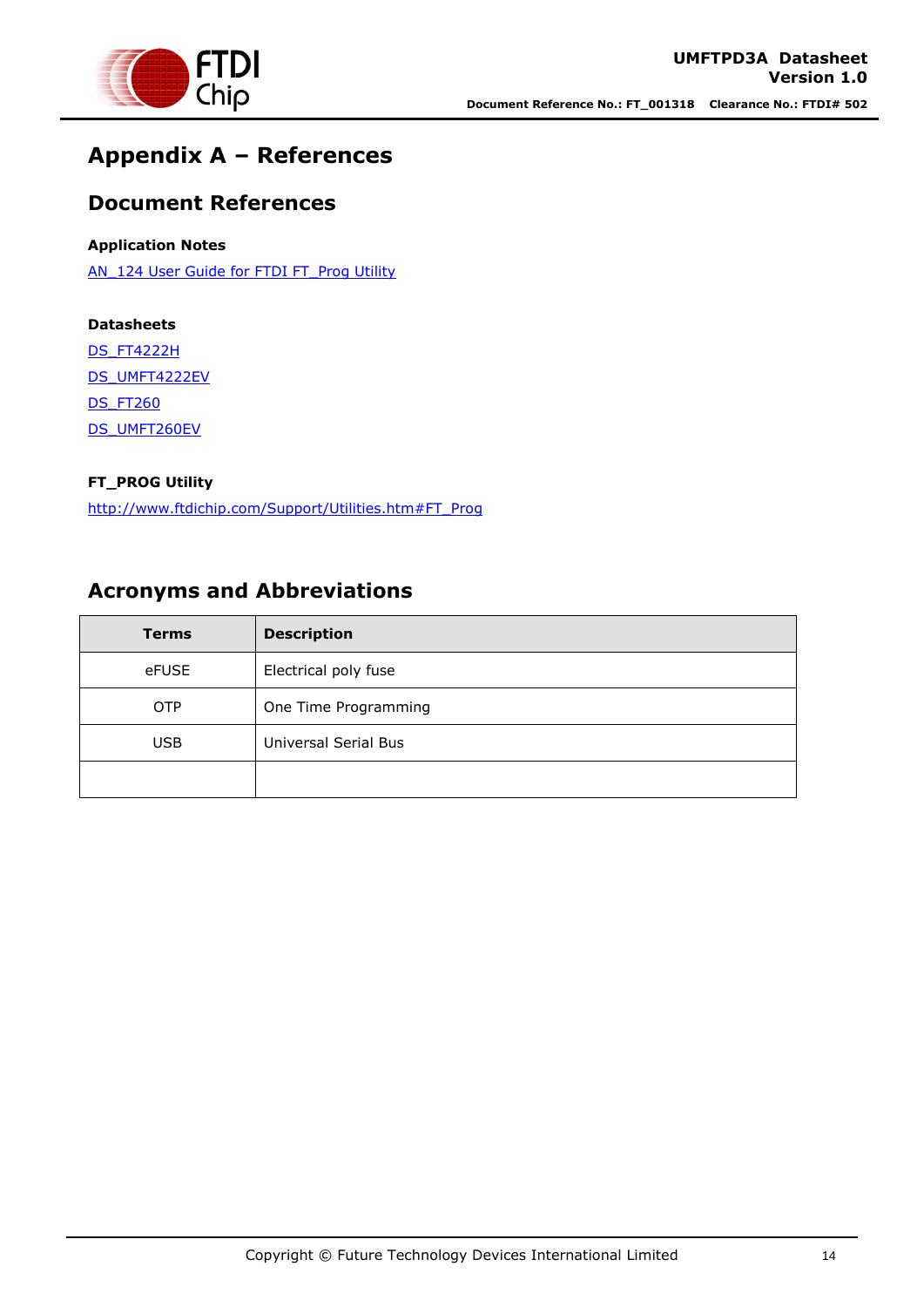

# <span id="page-14-0"></span>**Appendix B – List of Figures and Tables**

## <span id="page-14-1"></span>**List of Figures**

## <span id="page-14-2"></span>**List of Tables**